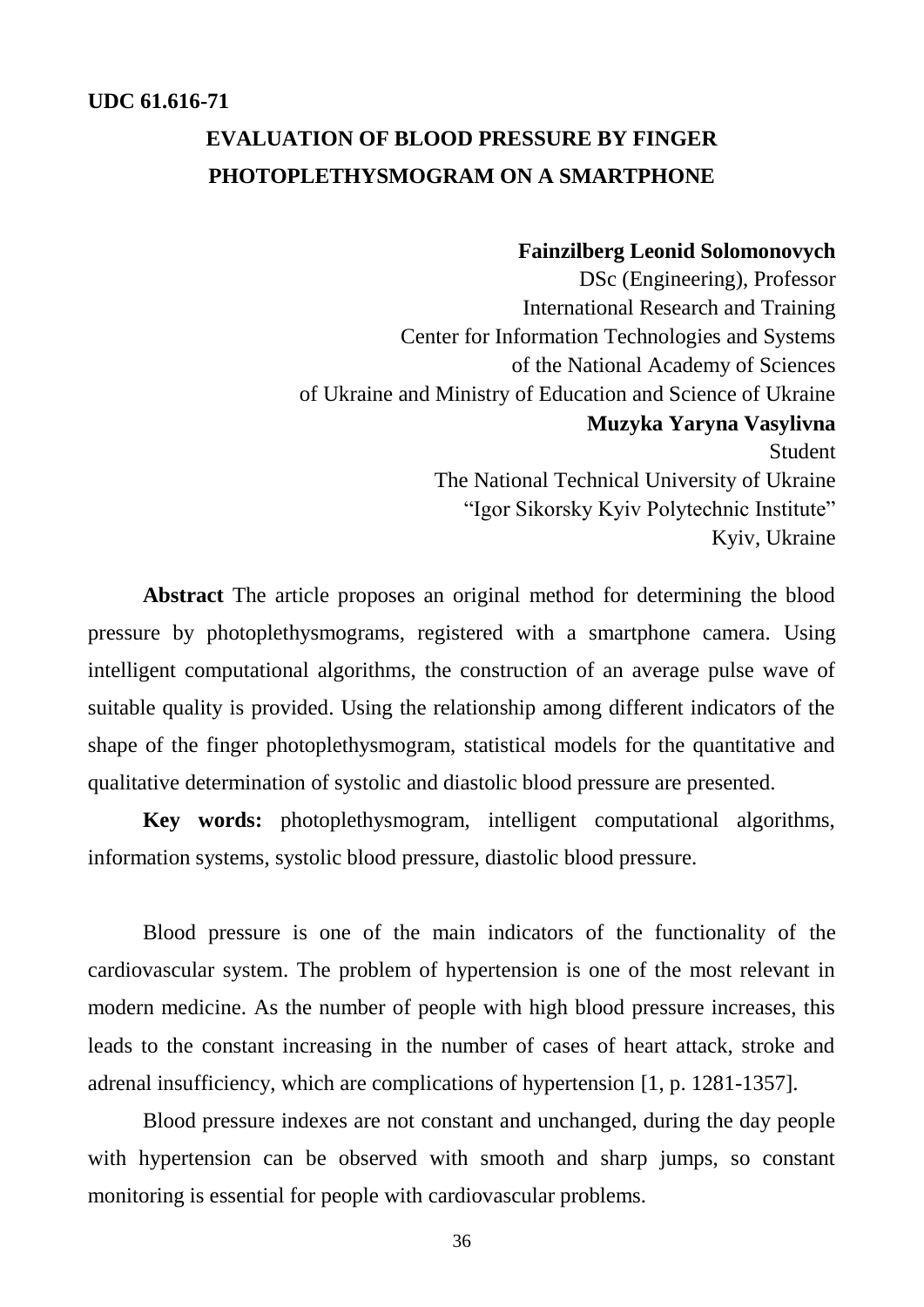Different approaches are used to measure the blood pressure, today there are two methods of measuring blood pressure: using automatic tonometers that measure pressure by oscillometric method, and another with using instruments that measure pressure by auscultatory method [1, p. 1281-1357]. The auscultatory method of measuring the blood pressure, also called the Riva-Rocci-Korotkov method ("Riva-Rocci"), is based on determining the sounds of the pulsation of the artery, which is heard when passing a tone of blood under the cuff, applied to the patient's shoulder [2, p. 120].

Auscultation devices are hand-held devices, patients with the help of a stethoscope listen to pulse sounds and determine systolic and diastolic arterial pressure according to the sound nature. However, most people with hypertension are elderly patients who often have reduced hearing and are unable to use auscultative devices properly. Regarding the oscillometric method of measurement - it is important to perform measurements only at rest, any movements should be excluded, the cuff should be at the level of the heart [1, p. 1281-1357]. But despite the precision, it's not convenient to use them in the field. Therefore, the method that can be implemented on a smartphone and used without additional funds draws attention.

Through the development of modern digital technologies, a personal smartphone can be used to record physiological parameters of a person. The optimal method of screening diagnostics is photoplethysmography. It is a simple, noninvasive and reliable express method based on the determination of blood volume in the microvascular channel.

The area under investigation is illuminated by infrared light, after it is transferred to the photoconverter. The wavelength of the light emitted is designed to be absorbed by erythrocytes in the arterial bloodstream. Therefore, its intensity depends on the amount of blood in the investigated tissue. The signal is recorded as a photoplethysmorama.

The aim is to develop a method for cuff-free evaluation of arterial pressure on a smartphone without additional technical means.

It is known [1-3] that it is possible to estimate blood pressure indirectly from a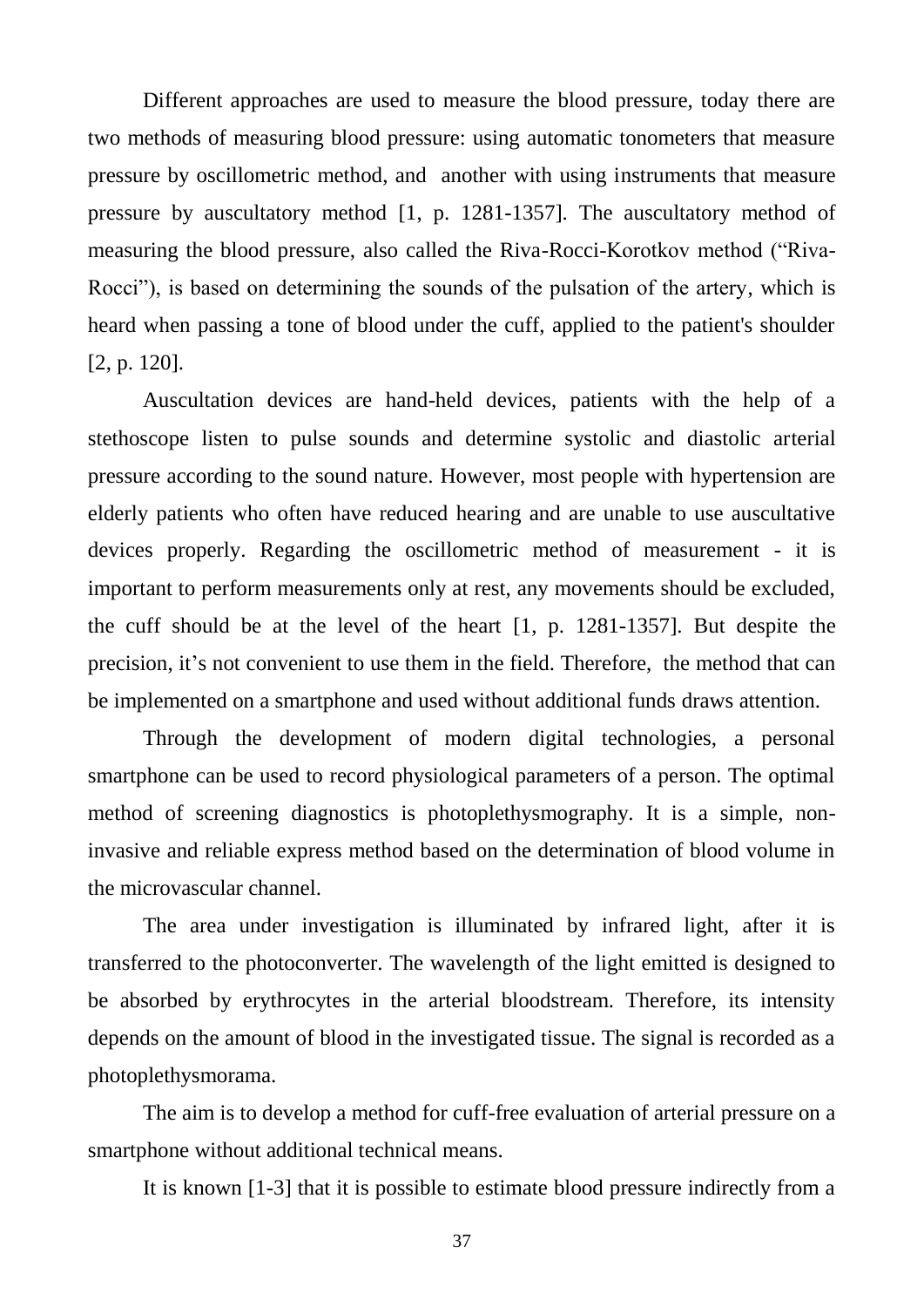photoplethysmogram. Fixing and carrying sensors with photoplethysmograph function is quite effective in examining patients with arterial hypertension, because the tonometer and even the daily blood pressure monitoring device show a significant distortion of the measurements and a lack of a complete picture of the dynamics of the indicators change [3, p. 3-5].

In the paper [4, p. 45-47] proposes a method for recording and analyzing a finger photoplethysmogram using a smartphone camera (fig. 1).

It is known that the observed form of a pulse wave is the sum of two waves: direct and inverse. The direct wave is caused by the contraction of the human heart and spreads through the blood vessels at a certain rate. At a certain point of time, this wave reaches the end of the patient's finger and is recorded by the smartphone camera.

Later on, this wave reaches the boundaries of the patient's body, is reflected from them and spreads through the blood vessels in the opposite direction. After some time, the reflected wave also reaches the end of the patient's finger and is recorded by the smartphone camera. Thus, the shape of the pulse wave observed by the camera of the smartphone is the sum of the direct wave and the time-delayed reflected wave [4, p. 52].



**Fig. 1. Pulse Camera Principle [4, p. 48]**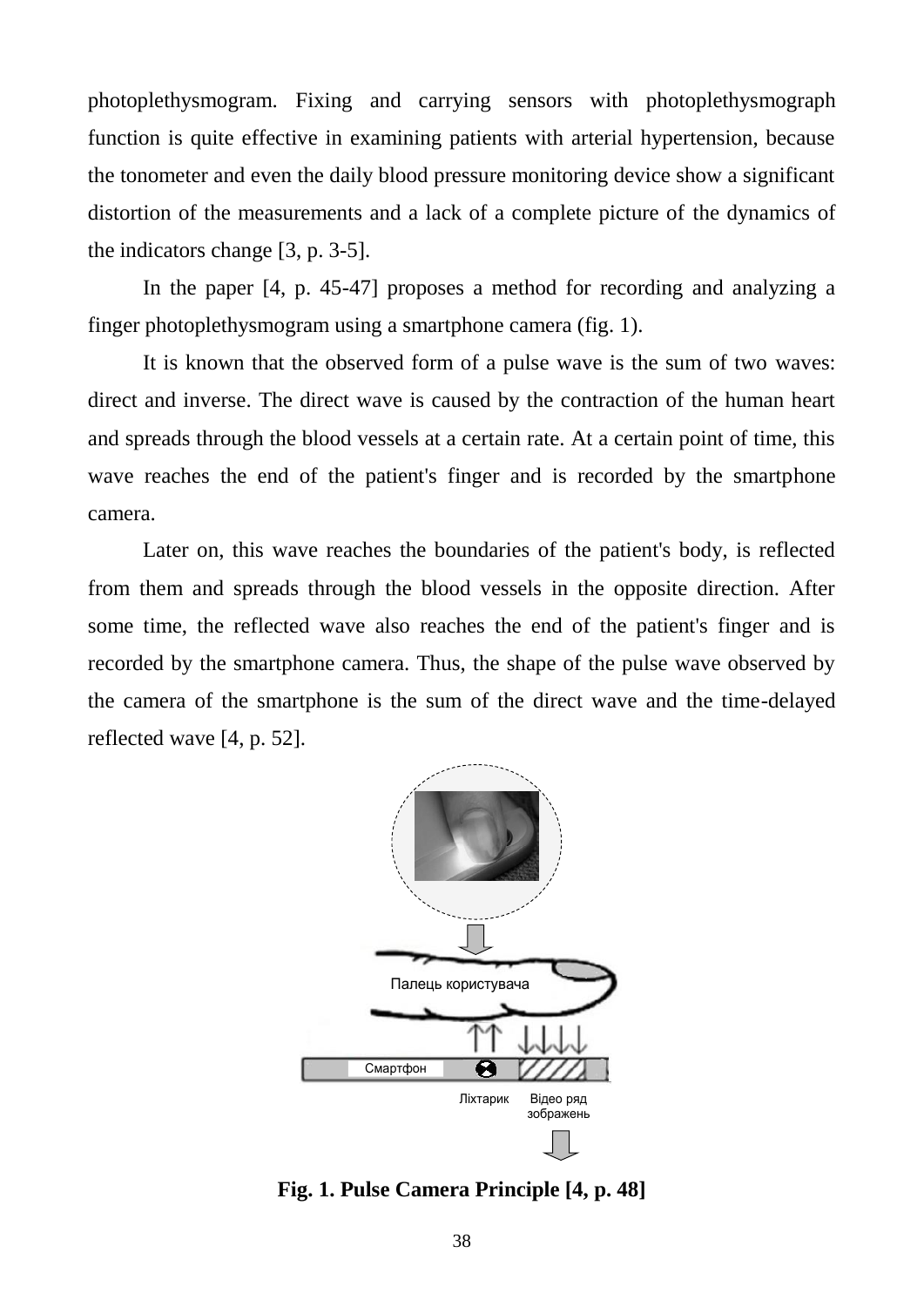The main primary diagnostic features that characterize the state of the patient's cardiovascular system are the total duration of the pulse wave, the delay time of the reflected wave relative to the direct wave and the ratio of the amplitudes of the direct and reflected waves.

Using intelligent signal processing algorithms, it is possible to obtain a reliable estimation of the photoplethysmogram. Based on the original procedures for estimating the first and second derivatives of the average pulse wave, it is possible to automatically select points *A* and *B* on the average pulse wave, which characterize the moments of appearance of a direct wave generated by a heartbeat and an inverse pulse wave reflected from the limb (fig. 2) [4, p. 53].



**Fig. 2. Estimation of parameters of the form of the average pulse wave**

The work [5, p. 63-64] proposes regression models for the assessment of systolic arterial pressure (*SBP*) and diastolic arterial pressure (*DBP*), which are related to the use of cardiac contraction rate (*CCS*) and pulse wave propagation rate  $(V_{pw})$ .

To increase the reliability and accuracy of the results, we propose to use as arguments of the model, in addition to heart rate and *Vpw*, additional parameters that characterize the shape of the average pulse wave. That is, the following indicators of the photoplethysmogram were proposed as regressors of statistical models (fig. 3):

- average heart rate  $X_1$ , beats per minute;
- standard deviation of *N-N* intervals  $X_2$ , *ms*;
- amplitude of the mode of the array of cardio intervals  $X_3$ , %;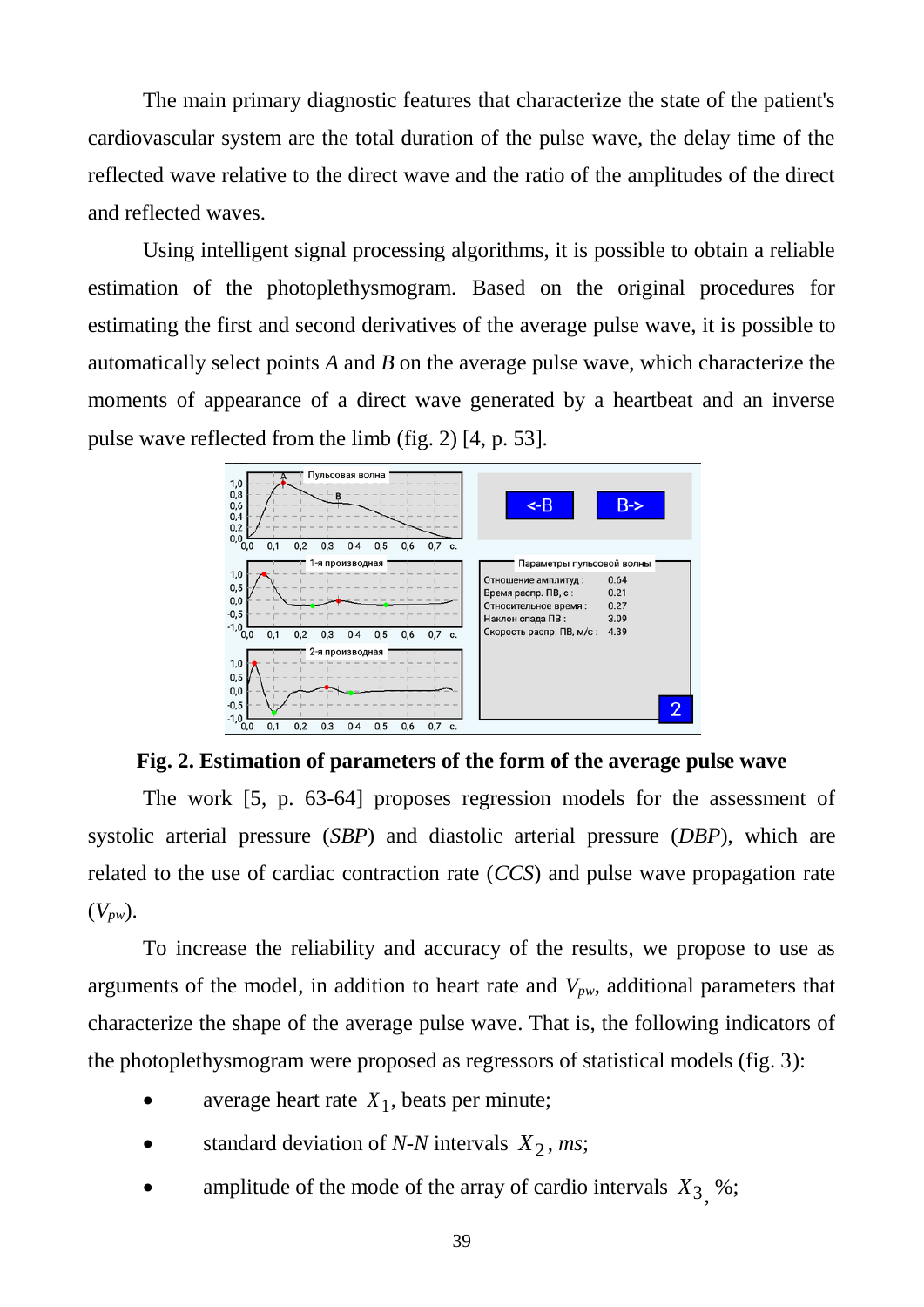the ratio of amplitudes on the average photoplethysmogram:

$$
X_4 = \frac{AB}{AA};\tag{1}
$$

pulse wave propagation time, *ms*:

$$
X_5 = TB - TA \tag{2}
$$

relative time of pulse wave propagation:

$$
X_6 = \frac{X_5}{Tpw};\tag{3}
$$

slope of the descending front:

$$
X_7 = \frac{AA - AB}{X_5};\tag{4}
$$

pulse wave propagation speed, meter per second:

$$
X_8 = \frac{L}{X_5},\tag{5}
$$

where  $L -$  is the path length of the pulse wave over time  $X_5$ . This value is determined by user growth using an empirical relationship derived from the standard proportions of the human body.



**Fig. 3. The average pulse wave [4, p 53]**

According to these indicators, statistical models of quantitative and qualitative assessment of systolic *SBP* and diastolic *DBP* blood pressure are built. To build these models, 78 real records of photoplethysmograms of two people were used - a woman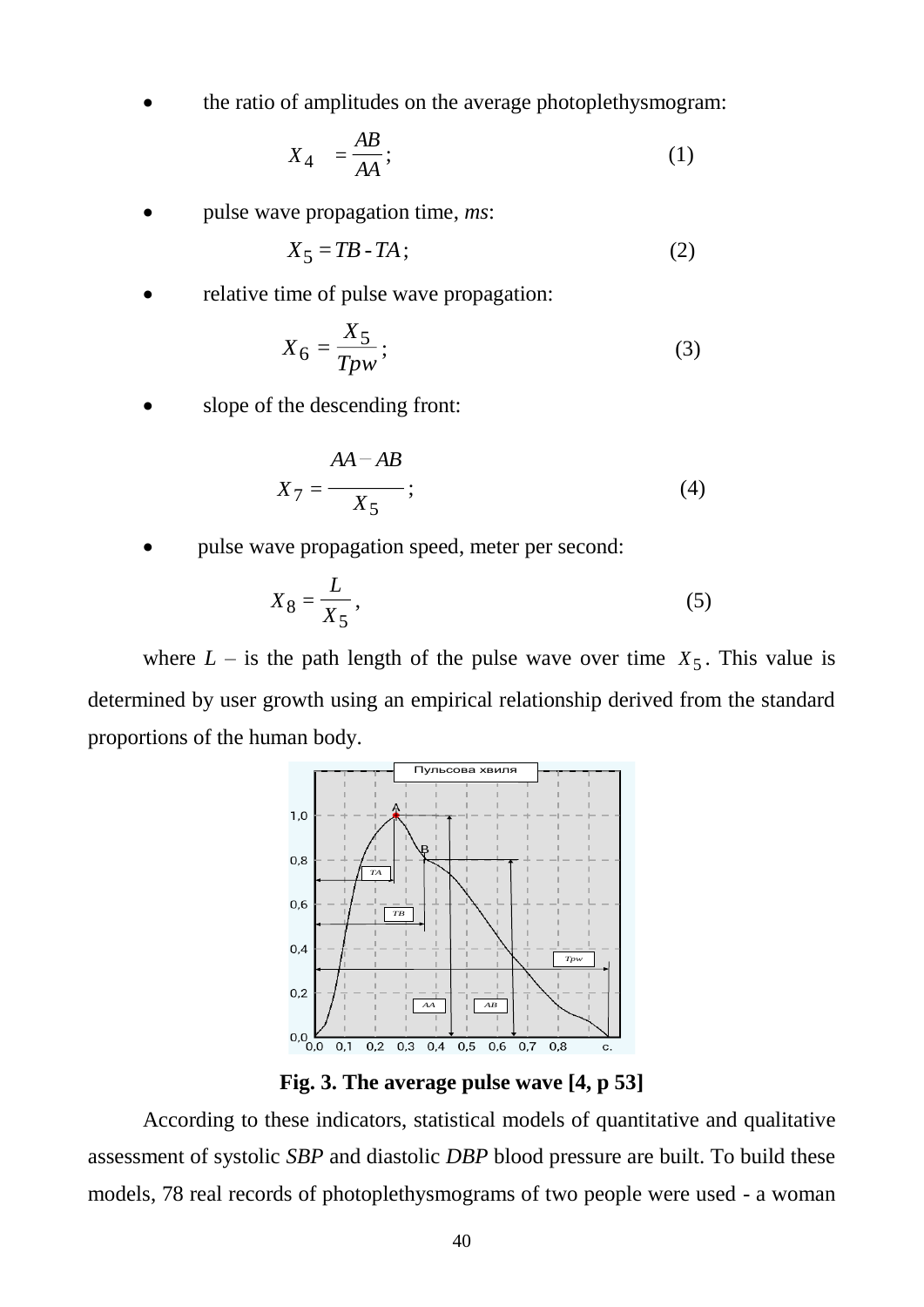aged 69 years and a girl aged 22 years.

The coefficients of pair correlation between systolic blood pressure (*SBP*) and the indicators of the averaged photoplethysmogram and diastolic blood pressure (*DBP*) and the same indicators were calculated (Table 1).

**Table 1** 

## **Correlation coefficients between blood pressure values and averages of the photoplethysmogram**

|     | <b>Photoplethysmogram indicators</b> |            |          |          |            |            |          |          |
|-----|--------------------------------------|------------|----------|----------|------------|------------|----------|----------|
| BP  | Χl                                   |            |          |          |            | Χ6         |          | Xδ       |
| SBP | $-0,4605$                            | $-0.30874$ | 0,18293  | 0,543106 | $-0,71755$ | $-0,73761$ | 0,653795 | 0,662086 |
| DBP | 0,042893                             | $-0.06829$ | 0,122438 | 0,168263 | $-0,29372$ | $-0.26365$ | 0,247836 | 0.272727 |

Using the *IBM SPSS Statistics* software, multiple regression models were constructed to determine systolic blood pressure and diastolic blood pressure, which looked like:

$$
SBP = 481,238 + 0,432X1 - 0,341X2 - 0,278X3 - 70,375X4 - 653,168X5 - 6
$$
  
-578,437X<sub>6</sub> + 3,903X<sub>7</sub> - 21,399X<sub>8</sub> (6)

$$
DBP = 65,461 + 0,583X_1 + 0,027X_2 + 0.016X_3 - 4,293X_4 + 9,978X_5 -
$$
  
-138,393X<sub>6</sub> + 0,239X<sub>7</sub> - 2,097X<sub>8</sub> (7)

Model (6) has a coefficient of determination of 0.6 and provides a mean square deviation of  $\sigma_{SBP} = 13$  millimeters of mercury, and model (7) has a coefficient of determination of 0.07 and a mean square deviation  $\sigma_{DBP} = 2.07$  millimeters of mercury.

Based on the existing data, two logistics models have been built for the qualitative definition of *SBP* and *DBP*, namely models that determine the estimation of such states: normal and elevated systolic blood pressure and normal and elevated diastolic blood pressure.

For a qualitative assessment of arterial pressure, such restrictions were imposed [6, p. 34]:  $SBP \le 140$  millimeters of mercury – normal systolic blood pressure,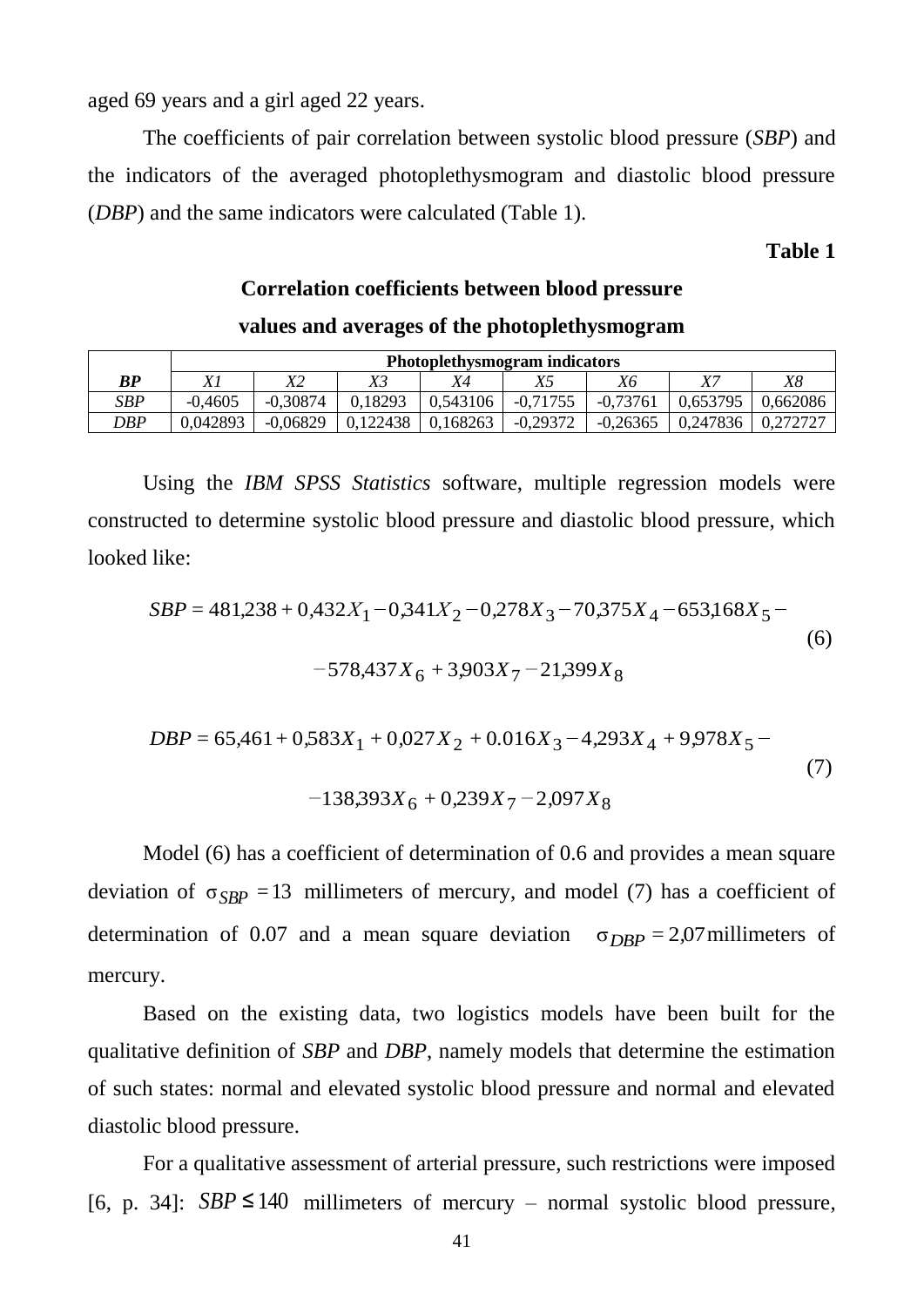$SBP > 140$  millimeters of mercury – high systolic blood pressure,  $DBP \le 80$ millimeters of mercury – normal diastolic blood pressure, *DBP* > 80 millimeters of mercury – high diastolic blood pressure.

The constructed logistic models allowed to formulate such rules:

$$
SBP > 140
$$
 millimeters of mercury – high systolic blood pressure,  $DBP > 80$  millimeters of mercury – normal diastolic blood pressure,  $DBP > 80$  millimeters  
mercury – high diastolic blood pressure.  
The constructed logistic models allowed to formulate such rules:  
*normal*,  $f = y_{SBP} \le 0.5$   
 $SBP =$   
*high*,  $g_{SBP} > 0.5$   
*normal*,  $g_{SBP} > 0.5$   
 $DBP =$   
*high*,  $g_{SBP} > 0.5$   
 $DBP =$   
*high*,  $g_{SBP} > 0.5$   
 $g_{SBP} = \frac{1}{1 + e^{ZSBP}}$ ,  
 $g_{BBP} = \frac{1}{1 + e^{ZDBP}}$ ,  
 $g_{BBP} = 0.125X_1 - 0.052X_2 - 0.046X_3 - 16.207X_4 - 115.125X_5 - 0.58905X_6 + 0.712X_7 - 3.214X_8 + 48.999$   
 $g_{DBP} = 0.745X_1 - 0.021X_2 + 0.034X_3 + 116.665X_4 + 256.866X_5 - 0.126.637X_6 - 14.170X_7 + 14.978X_8 - 176.234$   
The testing of these rules in a test sample showed that rule (8) provides qual assessment of systolic arterial pressure of 79 per cent, and rule (9) provides qual assessment of diastolic aterial pressure of 79 per cent. Thus, we have shown that the usage of intelligent computational algorithms provide the construction of an average pulse wave of suitable quality, which obtained the construction of an average pulse wave of suitable quality, which obtained technical means.  
 $42$ 

in which

$$
y_{SBP} = \frac{1}{1 + e^{ZSBP}},\tag{10}
$$

$$
y_{DBP} = \frac{1}{1 + e^Z DBP},\tag{11}
$$

where

$$
Z_{SBP} = 0,125X_1 - 0,052X_2 - 0,046X_3 - 16,207X_4 - 115,125X_5 -
$$
  
-58,905X<sub>6</sub> + 0,712X<sub>7</sub> - 3,214X<sub>8</sub> + 48,999 (12)

$$
Z_{DBP} = 0,745X_1 - 0,021X_2 + 0,034X_3 + 116,665X_4 + 256,866X_5 - 126,637X_6 - 14,170X_7 + 14,978X_8 - 176,234
$$
\n(13)

The testing of these rules in a test sample showed that rule (8) provides quality assessment of systolic arterial pressure of 79 per cent, and rule (9) provides quality assessment of diastolic arterial pressure of 95 per cent.

Thus, we have shown that the usage of intelligent computational algorithms has provided the construction of an average pulse wave of suitable quality, which can obtain information about the value of blood pressure using a smartphone camera without additional technical means.